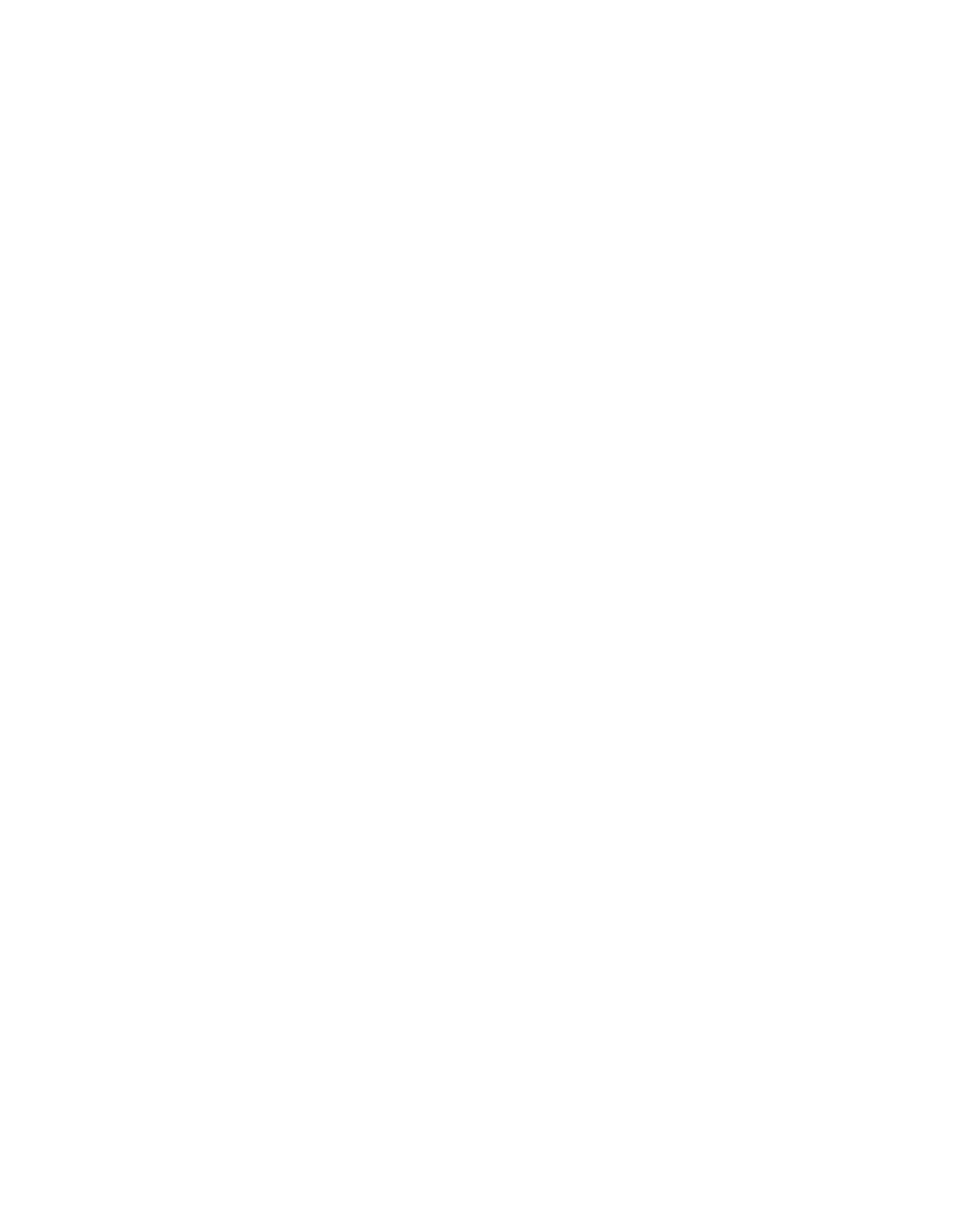## New Project



Speaker 1: You'll be able to see over on the left, where everybody else stands. So these are testing in this beginning phase, you're going to be starting to see yourself as populating over here. In this case, the XO angel has completed all of these tasks. So this, if this is you, then you'll get to see exactly what you've done. You know, where you stand, where you need to go back to and on the leaderboard or on the challenges Speaker 1: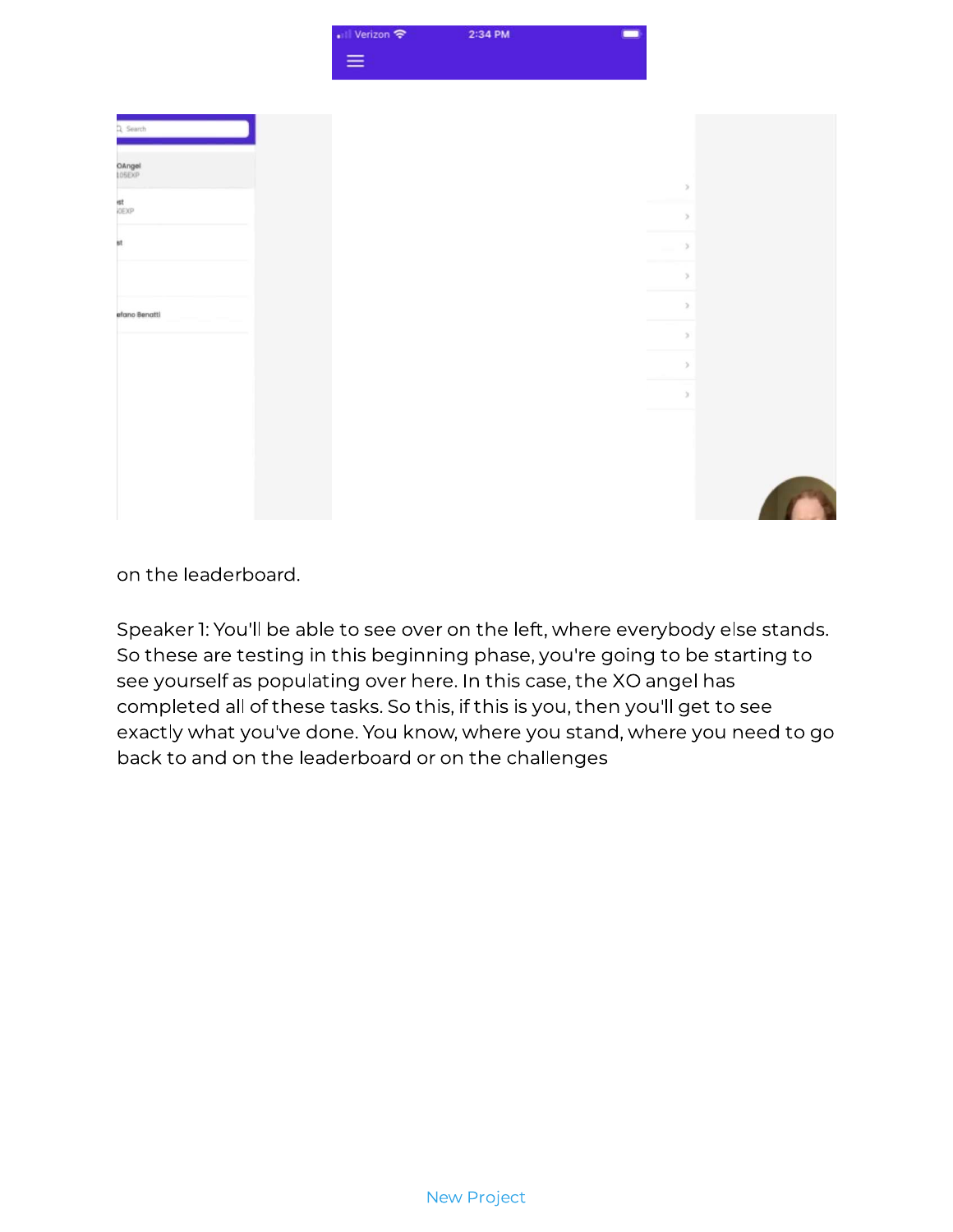

you'll actually see over here that it's complete under your pro le. So if it's not complete, then you know, you can still do it. So here's one that says new. That means I can still submit as XO angel, a hundred, this particular board,

| 100EXP<br>$\sigma$<br>250EXP<br>Bronze<br>500EXP<br>1,000EXP<br>Silver<br>Gold<br>2,000EXP<br>Ruby<br>3,000EXP<br>5,000EXP<br>Emerald<br>Orange<br>7,500EXP<br>Sapphire<br>100EXP-249EXP<br><b>Purple</b><br>Diamond<br>10,000EXP<br>250EXP-499EXP | 2. Search<br>Novice | 1EXP |  | • Il Verizon କ<br>$\langle$ Back | 2:34 PM<br>Purple |  |
|----------------------------------------------------------------------------------------------------------------------------------------------------------------------------------------------------------------------------------------------------|---------------------|------|--|----------------------------------|-------------------|--|
|                                                                                                                                                                                                                                                    | crange<br>Purple    |      |  |                                  |                   |  |
|                                                                                                                                                                                                                                                    |                     |      |  |                                  |                   |  |
|                                                                                                                                                                                                                                                    |                     |      |  |                                  |                   |  |
|                                                                                                                                                                                                                                                    |                     |      |  |                                  |                   |  |
|                                                                                                                                                                                                                                                    |                     |      |  |                                  |                   |  |

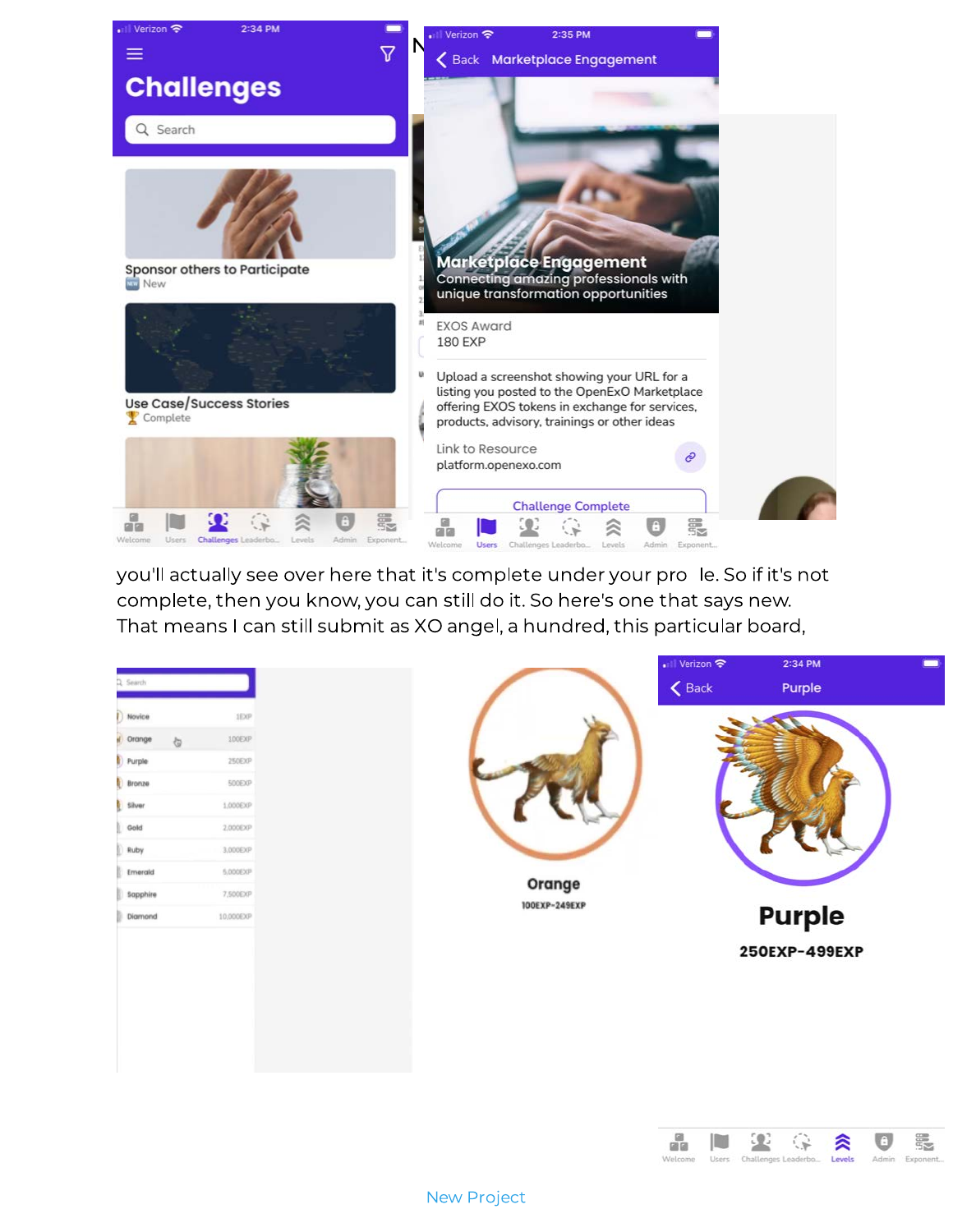the levels of experience are probably the most compelling in a game. And<br>this is what will lead your behavior in achieving different levels. So you get to this is what will lead your behavior in achieving different levels. So you get to the novice phase, it's just kind of half of a Griffin.<br>'

Speaker 1: That's one experience points up to 99 experience points. This is how much you're engaging within the community. You'll get to an orange level. You'll see that around your profile picture. You'll see that orange ring. If you get to purple, you'll see the purple, bronze, silver, et cetera, and all the way to diamond. This is going to be the hardest one to achieve. And I way to diamond. The to going to be the hardest one to achieve. And I challenge any of you to try to get to this level. Hopefully that's helpful. It helps you get to the second level of this game. We have instructions that<br>can be found on the website. Speaker 1:



Top prizes are paid out to the first 100 people to reach 30 doublings. That's<br>the ultimate goal bonus points will be added. Experience points, lead to the ultimate goal bonus points will be added. Experience points, lead to bonus points, lead to added value. And w that's a wait and see. So hopefully<br>that's intriquing anough to keep vou geing cheek en vous levels that's intriguing enough to keep you going check on your levels.

Speaker 1: Levels are really where it's at. 30 doublings is the base minimum requirement to achieve the goal of original of over 2000 to a payout. And that's the whole purpose of doing a 30 Dublin challenge leading to the<br>Irnouledae knowledge requirement to achieve the goal of over 10,000 tokens as a payout. And

## [New Project](https://designrr.s3.amazonaws.com/_/29497427324bf3492944b30fca88b7f900f0ef7b9fe180c9bacbd973ab1e3112)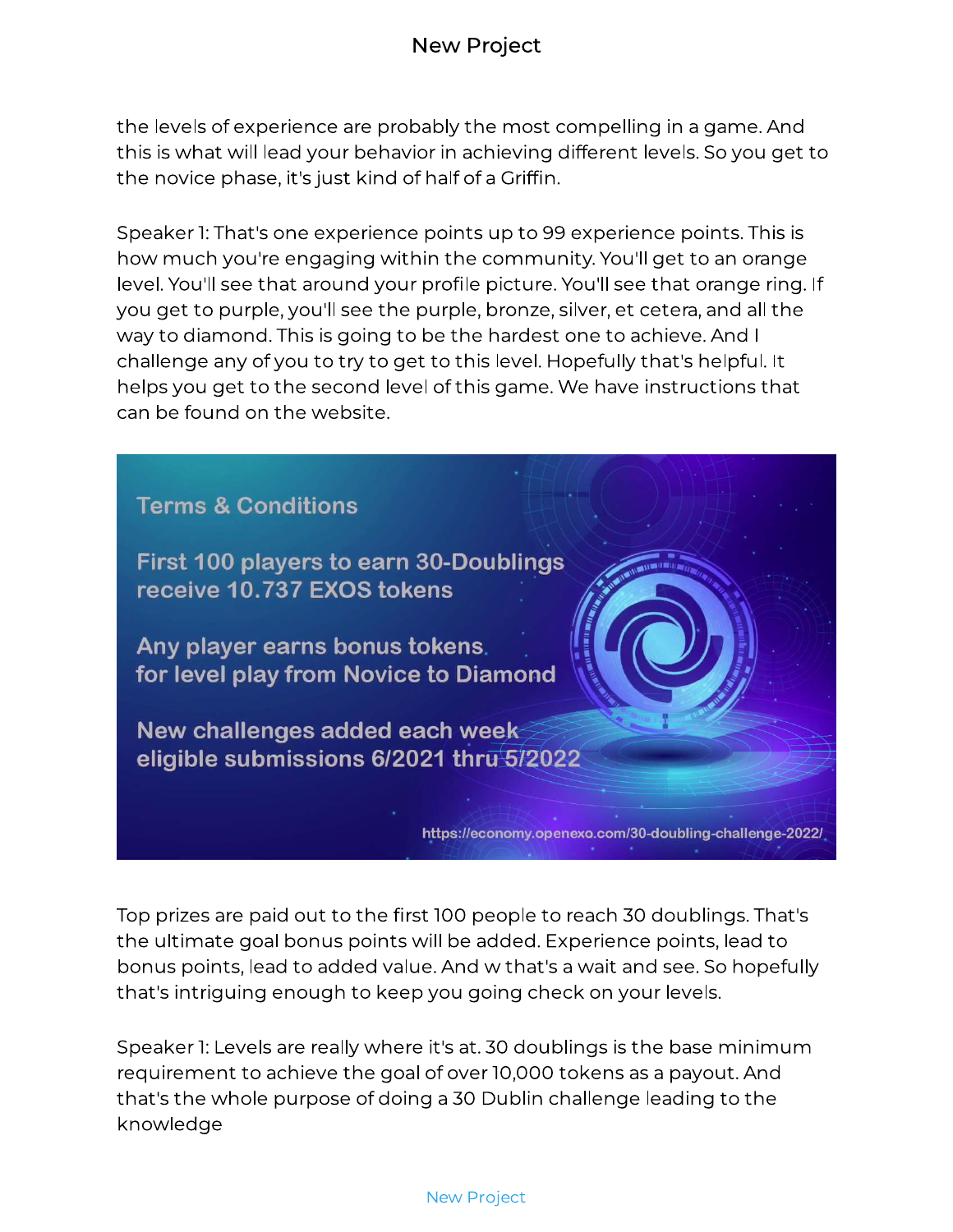## New Project



of how to get to an exponential curve. Really understanding that 30<br>behaviors can get you to massive transformation, massive growth. And in that way, it walks you through the possibility to this, to an organizational that way, it walks you through the possibility to this, to an organizational level, to a personal level, whatever your day is, you're achieving in life, where you purpose, your goal, your massive transformative purpose is to get to an exponential scaling ability. It's 30 behaviors, that's it. And this is<br>what we're demonstrating with this game. Henefully it's fun fervou what we're demonstrating with this game. Hopefully it's fun for you.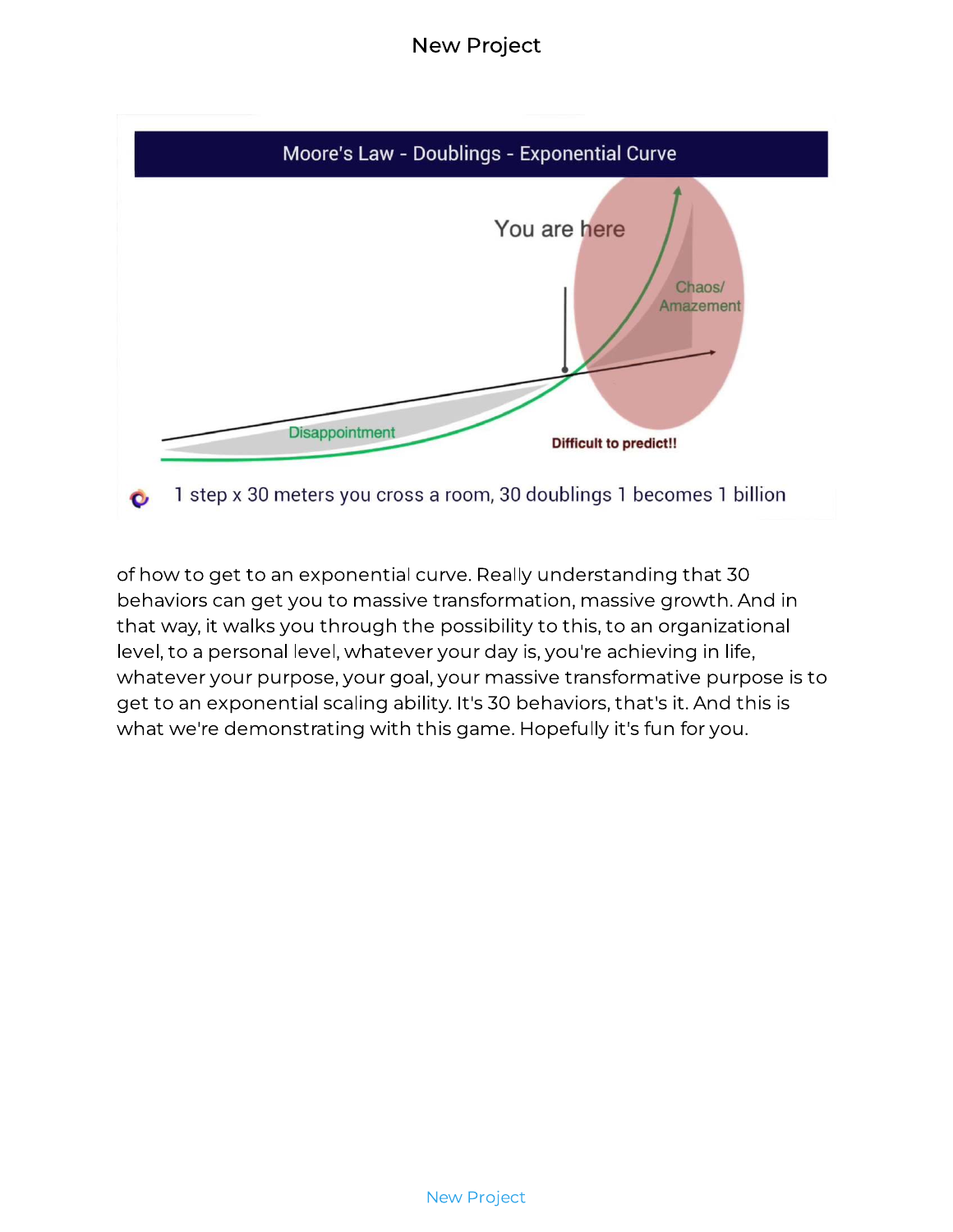## New Project



And we have some bonuses along the way, help us help us learn. We absolutely love your feedback and welcome to the 30 doubling challenge.